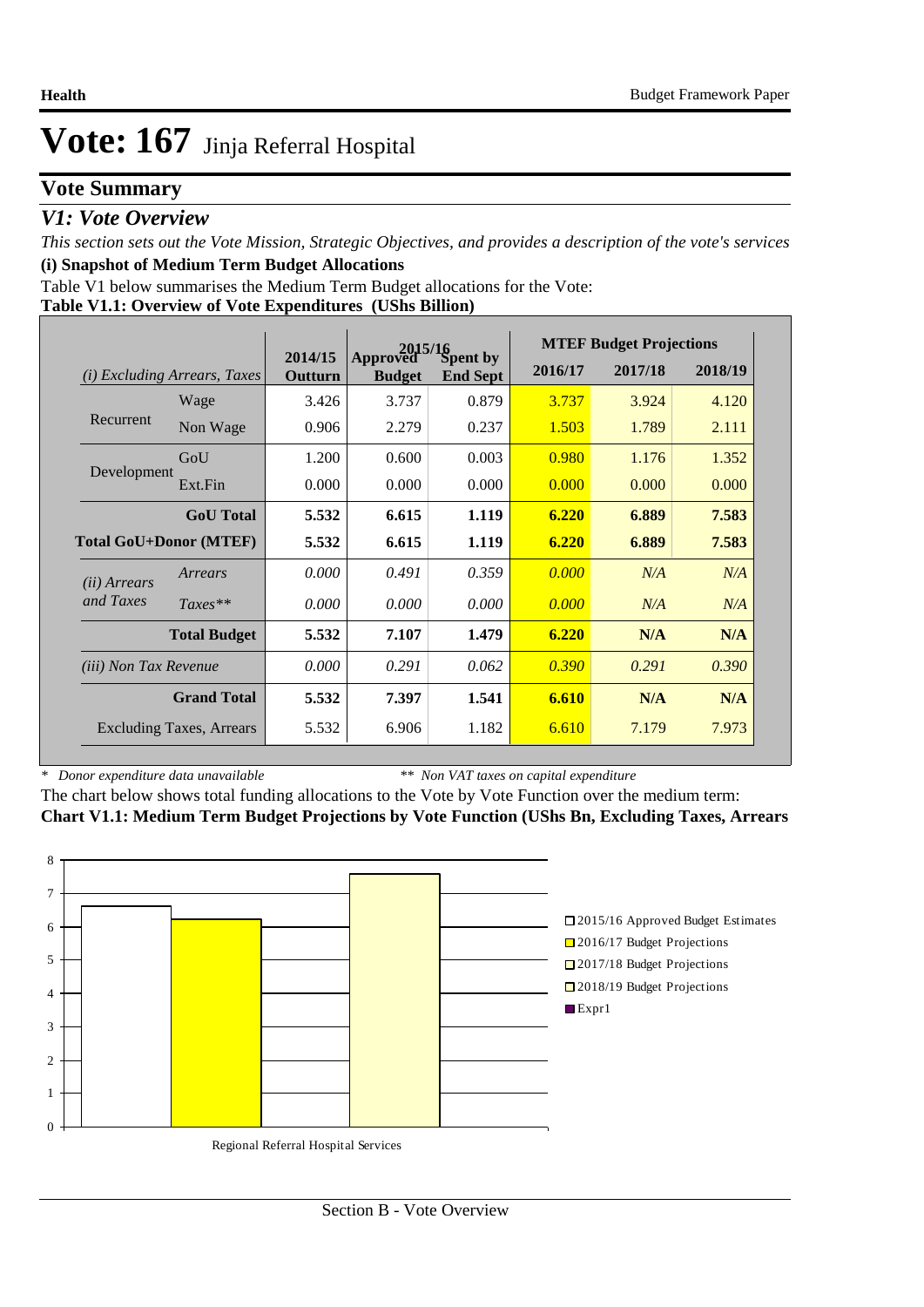### **Vote Summary**

#### **(ii) Vote Mission Statement**

The Vote's Mission Statement is:

*Hospital Mission: To increase Access to all people in Busoga Region to Quality General and Specialized Health Services.*

#### **(iii) Vote Outputs which Contribute to Priority Sector Outcomes**

The table below sets out the vote functions and outputs delivered by the vote which the sector considers as contributing most to priority sector outcomes.

| <b>Table V1.2: Sector Outcomes, Vote Functions and Key Outputs</b> |                                                                                   |                                                                                                   |  |  |  |  |  |  |  |
|--------------------------------------------------------------------|-----------------------------------------------------------------------------------|---------------------------------------------------------------------------------------------------|--|--|--|--|--|--|--|
| <b>Sector Outcome 1:</b>                                           | <b>Sector Outcome 2:</b>                                                          | <b>Sector Outcome 3:</b>                                                                          |  |  |  |  |  |  |  |
| Increased deliveries in health facilities                          | Children under one year old protected<br><i>against life threatening diseases</i> | Health facilities receive adequate stocks<br>of essential medicines and health<br>supplies (EMHS) |  |  |  |  |  |  |  |
| Vote Function: 08 56 Regional Referral Hospital Services           |                                                                                   |                                                                                                   |  |  |  |  |  |  |  |
| <b>Outputs Contributing to Outcome 1:</b>                          | <b>Outputs Contributing to Outcome 2:</b>                                         | Outputs Contributing to Outcome 3:                                                                |  |  |  |  |  |  |  |
| Outputs Provided                                                   | <b>Outputs Provided</b>                                                           | None                                                                                              |  |  |  |  |  |  |  |
| 085601 Inpatient services                                          | 085606 Prevention and rehabilitation                                              |                                                                                                   |  |  |  |  |  |  |  |
| 085602 Outpatient services                                         | services                                                                          |                                                                                                   |  |  |  |  |  |  |  |
| 085606 Prevention and rehabilitation<br>services                   |                                                                                   |                                                                                                   |  |  |  |  |  |  |  |
| Capital Purchases                                                  |                                                                                   |                                                                                                   |  |  |  |  |  |  |  |
| 085680 Hospital<br>Construction/rehabilitation                     |                                                                                   |                                                                                                   |  |  |  |  |  |  |  |
| 085681 Staff houses construction and<br>rehabilitation             |                                                                                   |                                                                                                   |  |  |  |  |  |  |  |

### *V2: Past Vote Performance and Medium Term Plans*

*This section describes past and future vote performance, in terms of key vote outputs and plans to address sector policy implementation issues.* 

#### **(i) Past and Future Planned Vote Outputs**

*2014/15 Performance*

1. Maintenance of major hospital assets: Hospital plant/ equipment, Civil maintenance of physical infrastructure.

2. Completion of renovation of Interns residence.

3. Procured medical assorted equipment and furniture

4. Maternity ward renovation and Renovation and extension of children's ward Scoped works still going on 5. Renovation of a records building completed

6. Consultancy design for the services, supplies and planned hospital renovations ongoing

7. Data storage to improve patient record keeping (space optimizers): A small one for children's ward and the big one for main Hospital.

8. Renovation of building to house specialists and consultants and medical officers on duty calls 9. Repairs at OPD for casualty and emergency unit.

10. Repairs storage for medicines in Pharmacy and stores

#### *Preliminary 2015/16 Performance*

Inpatients

•6689 Admitted

 $\cdot$  110 % bed occupancy rate

• 5 days average length of stay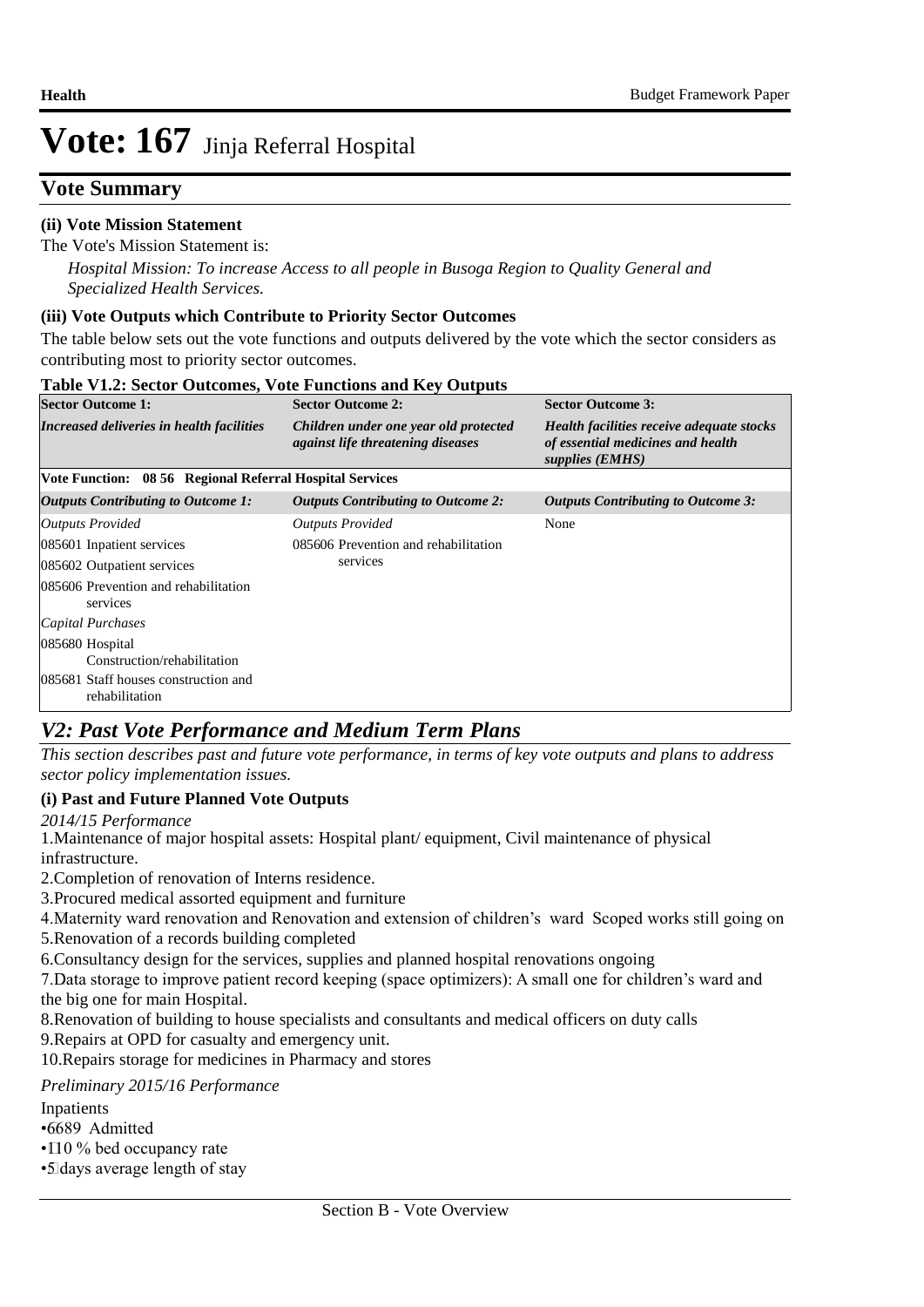#### **Vote Summary**

•**1,593 Deliveries made,** 

•832 major surgeries

#### **Outpatients**

- $17602$  general out patients
- •242 casualty cases
- IS, 683 special clinics outpatients

#### Prevention and rehabilitation services

- • 1231 Family planning contacts
- • 3924 Antenatal attendances
- 1807 Prevention of mother to child transmission of HIV
- •2694 Physiotherapy cases handled
- • Slight improvement in service delivery since the last quarter

 Immunisation Services • 2102 Immunizations static

• 38 Immunisations were done in 3 outreaches • Medicines and health supplies procured and

dispensed

-Cycle 1 200,320,449

-Cycle 2 169,188,169

#### **Table V2.1: Past and 2016/17 Key Vote Outputs\***

| Vote, Vote Function<br><b>Key Output</b>                                             | <b>Approved Budget and</b><br><b>Planned outputs</b>                                                                           | 2015/16                                          | <b>Spending and Outputs</b><br><b>Achieved by End Sept</b>                                                                     |                                              | 2016/17<br><b>Proposed Budget and</b><br><b>Planned Outputs</b>                                                             |       |
|--------------------------------------------------------------------------------------|--------------------------------------------------------------------------------------------------------------------------------|--------------------------------------------------|--------------------------------------------------------------------------------------------------------------------------------|----------------------------------------------|-----------------------------------------------------------------------------------------------------------------------------|-------|
| Vote: 167 Jinja Referral Hospital                                                    |                                                                                                                                |                                                  |                                                                                                                                |                                              |                                                                                                                             |       |
| Vote Function: 0856 Regional Referral Hospital Services                              |                                                                                                                                |                                                  |                                                                                                                                |                                              |                                                                                                                             |       |
| Output: 085601                                                                       | <b>Inpatient services</b>                                                                                                      |                                                  |                                                                                                                                |                                              |                                                                                                                             |       |
| Description of Outputs:                                                              | 25,000 admitted<br>90 % bed occupancy rate<br>5 days average length of stay<br>6,000 Deliveries made,<br>2,500 major surgeries |                                                  | 8282 Admitted including<br>deliveries made<br>110 % bed occupancy rate<br>5 days average length of stay<br>832 major surgeries |                                              | 33000 Admitted<br>90 % bed occupancy rate<br>5 days average length of stay<br>7500 Deliveries made,<br>4400 major surgeries |       |
| Performance Indicators:                                                              |                                                                                                                                |                                                  |                                                                                                                                |                                              |                                                                                                                             |       |
| No. of in-patients<br>(Admissions)                                                   | 25000                                                                                                                          |                                                  | 8282                                                                                                                           |                                              | 25000                                                                                                                       |       |
| Output Cost: UShs Bn:                                                                |                                                                                                                                | 5.791                                            | UShs Bn:                                                                                                                       | 1.064                                        | <b>UShs Bn:</b>                                                                                                             | 5.010 |
| Output: 085602                                                                       | <b>Outpatient services</b>                                                                                                     |                                                  |                                                                                                                                |                                              |                                                                                                                             |       |
| Description of Outputs:                                                              | 100,000 General Outpatients<br>2,000 casualty cases<br>60,000 special clinics<br>outpatients                                   |                                                  | 17602 general out patients<br>including casualty cases<br>18,683 special clinics<br>outpatients                                |                                              | 110000 general out patients<br>2000 casualty cases<br>84000 special clinics outpatients                                     |       |
| Performance Indicators:                                                              |                                                                                                                                |                                                  |                                                                                                                                |                                              |                                                                                                                             |       |
| No. of specialised<br>outpatients attended to                                        | 62000                                                                                                                          |                                                  | 18683                                                                                                                          |                                              | 62000                                                                                                                       |       |
| No. of general outpatients<br>attended to                                            | 100000                                                                                                                         |                                                  | 17844                                                                                                                          |                                              | 100000                                                                                                                      |       |
| Output Cost: UShs Bn:                                                                |                                                                                                                                | 0.060                                            | $UShs Bn$ :                                                                                                                    | 0.006                                        | <b>UShs Bn:</b>                                                                                                             | 0.096 |
| <b>Output: 085604</b>                                                                | <b>Diagnostic services</b>                                                                                                     |                                                  |                                                                                                                                |                                              |                                                                                                                             |       |
| Description of Outputs:<br>4000 x-ray examinations<br>5,000 ultra sound examinations |                                                                                                                                | 1952 X-ray examinations<br>including Ultra sound |                                                                                                                                | 5000 X-ray examinations<br>66000 Ultra sound |                                                                                                                             |       |

Section B - Vote Overview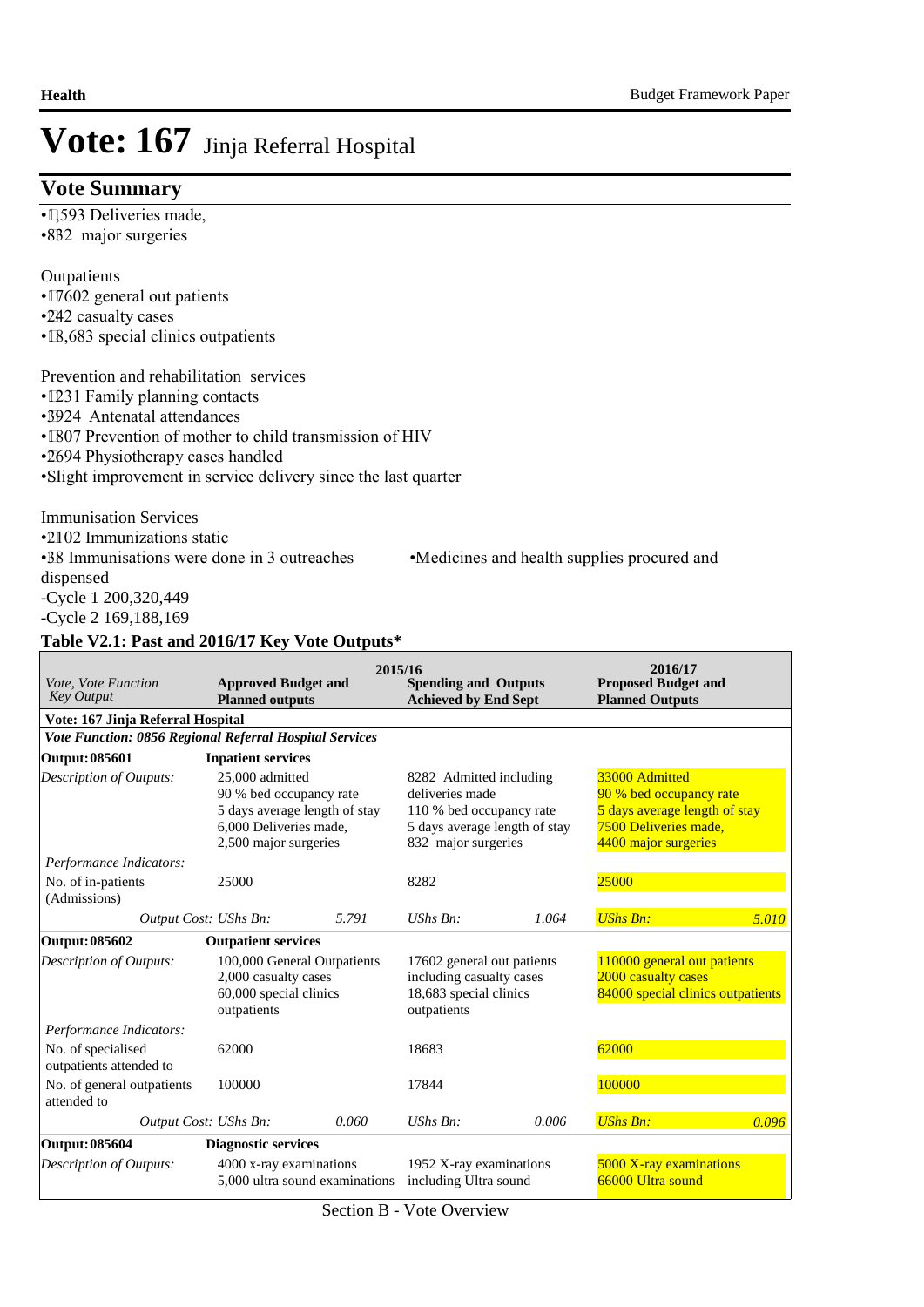## **Vote Summary**

| Vote, Vote Function                                                            | <b>Approved Budget and</b>                                                                                                                                          |       | 2015/16<br><b>Spending and Outputs</b>                                                                                                                                                              |       | 2016/17<br><b>Proposed Budget and</b>                                                                                                                             |       |
|--------------------------------------------------------------------------------|---------------------------------------------------------------------------------------------------------------------------------------------------------------------|-------|-----------------------------------------------------------------------------------------------------------------------------------------------------------------------------------------------------|-------|-------------------------------------------------------------------------------------------------------------------------------------------------------------------|-------|
| <b>Key Output</b>                                                              | <b>Planned outputs</b>                                                                                                                                              |       | <b>Achieved by End Sept</b>                                                                                                                                                                         |       | <b>Planned Outputs</b>                                                                                                                                            |       |
|                                                                                | 200,000 laboratory &<br>pathological examinations<br>7,000 blood transfusions                                                                                       |       | examinations<br>43811 Laboratory &<br>pathological examinations<br>including Blood transfusions                                                                                                     |       | examinations<br>210000 Laboratory &<br>pathological examinations<br>13200 Blood transfusions                                                                      |       |
| Performance Indicators:                                                        |                                                                                                                                                                     |       |                                                                                                                                                                                                     |       |                                                                                                                                                                   |       |
| No. of patient xrays<br>(imaging) taken                                        | 7000                                                                                                                                                                |       | 1952                                                                                                                                                                                                |       | 71000                                                                                                                                                             |       |
| No. of laboratory tests<br>carried out                                         | 207000                                                                                                                                                              |       | 43811                                                                                                                                                                                               |       | 223200                                                                                                                                                            |       |
| Output Cost: UShs Bn:                                                          |                                                                                                                                                                     | 0.077 | $UShs Bn$ :                                                                                                                                                                                         | 0.010 | <b>UShs Bn:</b>                                                                                                                                                   | 0.108 |
| <b>Output: 085606</b>                                                          | <b>Prevention and rehabilitation services</b>                                                                                                                       |       |                                                                                                                                                                                                     |       |                                                                                                                                                                   |       |
| Description of Outputs:                                                        | 3000 family planning contacts<br>14,000 antenatal attendances<br>6,000 prevention of mother to<br>child transmission of HIV<br>8,000 physiotherapy cases<br>handled |       | 1231 Family planning contacts<br>5731 Antenatal attendances<br>including PMTCT services<br>2694 Physiotherapy cases<br>handled<br>Immunizations static including<br>Immunisations in outreaches     | 2140  | 8000 Family planning contacts<br>17600 Antenatal attendances<br>8400 Prevention of mother to<br>child transmission of HIV<br>10500 Physiotherapy cases<br>handled |       |
| Performance Indicators:                                                        |                                                                                                                                                                     |       |                                                                                                                                                                                                     |       |                                                                                                                                                                   |       |
| No. of childred immunised<br>(All immunizations)                               | 14700                                                                                                                                                               |       | 2140                                                                                                                                                                                                |       |                                                                                                                                                                   |       |
| No. of family planning users 3000<br>attended to (New and Old)                 |                                                                                                                                                                     |       | 1231                                                                                                                                                                                                |       | 8000                                                                                                                                                              |       |
| No. of children immunised<br>(All immunizations)                               |                                                                                                                                                                     |       |                                                                                                                                                                                                     |       | 14700                                                                                                                                                             |       |
| No. of antenatal cases (All<br>attendances)                                    | 20000                                                                                                                                                               |       | 5731                                                                                                                                                                                                |       | 26000                                                                                                                                                             |       |
| Output Cost: UShs Bn:                                                          |                                                                                                                                                                     | 0.030 | UShs Bn:                                                                                                                                                                                            | 0.001 | <b>UShs Bn:</b>                                                                                                                                                   | 0.037 |
| <b>Output: 085680</b>                                                          | <b>Hospital Construction/rehabilitation</b>                                                                                                                         |       |                                                                                                                                                                                                     |       |                                                                                                                                                                   |       |
| Description of Outputs:                                                        | Construction of medical<br>maintenance workshop.<br>Repairs on storage space for<br>medicines in Pharmacy and<br>stores                                             |       | The bid documents were<br>approved, the shortlist of<br>providers were approved and<br>issued out. The evaluation of<br>the bids is going on for<br>construction of medical<br>maintenance workshop |       | Maintenance Workshop<br>completion                                                                                                                                |       |
| Performance Indicators:                                                        |                                                                                                                                                                     |       |                                                                                                                                                                                                     |       |                                                                                                                                                                   |       |
| No.<br>reconstructed/rehabilitated<br>general wards                            | 1                                                                                                                                                                   |       | $\boldsymbol{0}$                                                                                                                                                                                    |       |                                                                                                                                                                   |       |
| No. of hospitals benefiting<br>from the rennovation of<br>existing facilities. | 1                                                                                                                                                                   |       | $\boldsymbol{0}$                                                                                                                                                                                    |       |                                                                                                                                                                   |       |
| No. of<br>reconstructed/rehabilitated<br>general wards                         |                                                                                                                                                                     |       |                                                                                                                                                                                                     |       |                                                                                                                                                                   |       |
| No. of hospitals benefiting<br>from the renovation of<br>existing facilities   |                                                                                                                                                                     |       |                                                                                                                                                                                                     |       | $\overline{0}$                                                                                                                                                    |       |
| Output Cost: UShs Bn:                                                          |                                                                                                                                                                     | 0.394 | $UShs Bn$ :                                                                                                                                                                                         | 0.000 | <b>UShs Bn:</b>                                                                                                                                                   | 0.100 |
| <b>Output: 085681</b>                                                          | <b>Staff houses construction and rehabilitation</b>                                                                                                                 |       |                                                                                                                                                                                                     |       |                                                                                                                                                                   |       |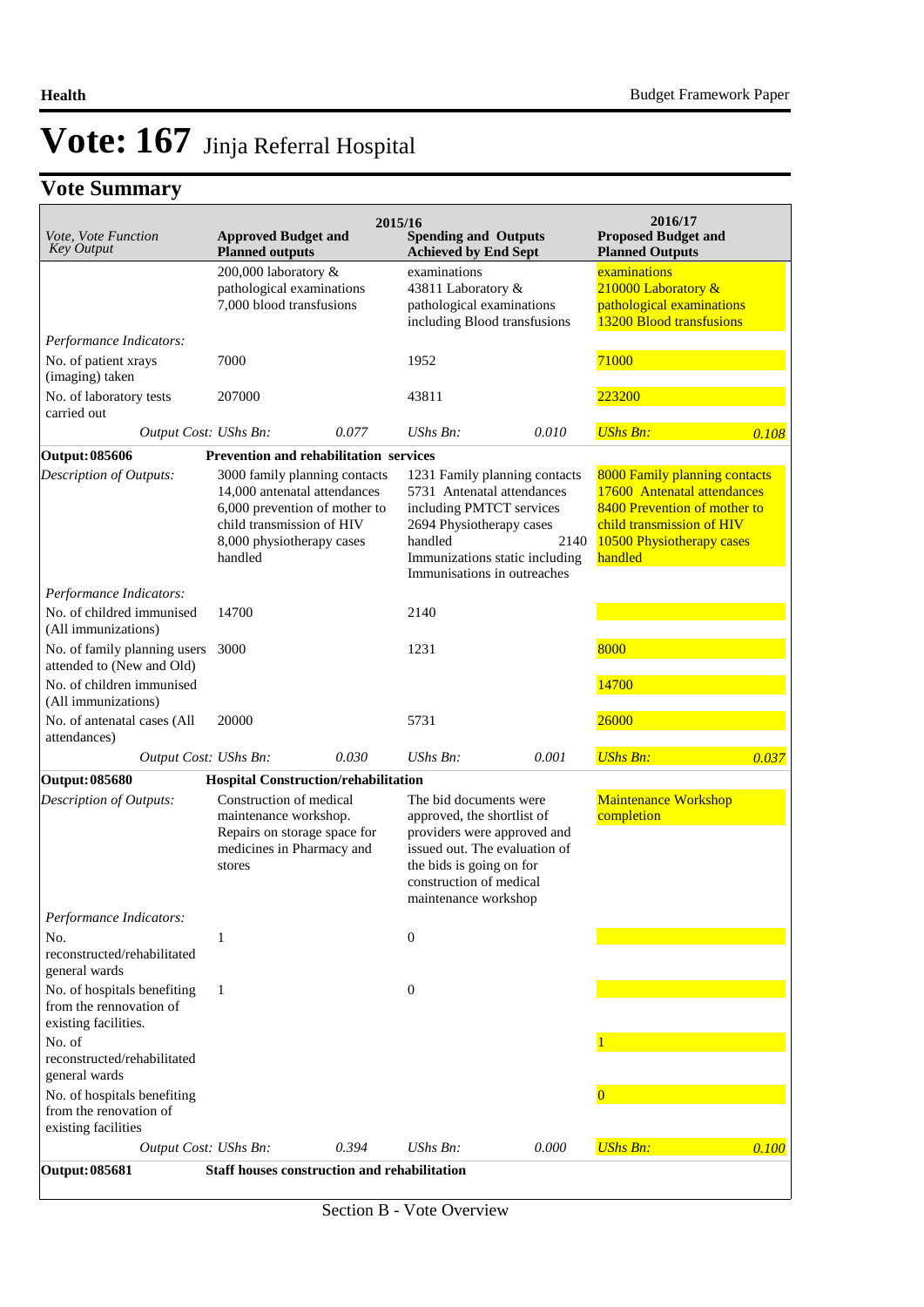### **Vote Summary**

| Vote, Vote Function<br><b>Key Output</b>         | <b>Approved Budget and</b><br><b>Planned outputs</b> | 2015/16 | <b>Spending and Outputs</b><br><b>Achieved by End Sept</b>                                                              |       | 2016/17<br><b>Proposed Budget and</b><br><b>Planned Outputs</b>                                               |       |
|--------------------------------------------------|------------------------------------------------------|---------|-------------------------------------------------------------------------------------------------------------------------|-------|---------------------------------------------------------------------------------------------------------------|-------|
| <b>Description of Outputs:</b>                   | senior consultants and<br>specialists on duty calls  |         | Renovation of building to house The stakeholders are defining<br>the needs specifications                               |       | <b>NA</b>                                                                                                     |       |
| Performance Indicators:                          |                                                      |         |                                                                                                                         |       |                                                                                                               |       |
| No. of staff houses<br>constructed/rehabilitated |                                                      |         | $\Omega$                                                                                                                |       | $\Omega$                                                                                                      |       |
| Output Cost: UShs Bn:                            |                                                      | 0.040   | $UShs Bn$ :                                                                                                             | 0.000 | <b>UShs Bn:</b>                                                                                               | 0.000 |
| Output: 085683                                   |                                                      |         | OPD and other ward construction and rehabilitation                                                                      |       |                                                                                                               |       |
| <b>Description of Outputs:</b>                   | emergency unit                                       |         | Repairs at OPD for casualty and Procurement process is at<br>approval of shortlist of bidders<br>by Contracts committee |       | completion of private wing.<br>(Electrical works, Mechanical<br>installation, minor civil works,<br>$IT$ etc) |       |
| Performance Indicators:                          |                                                      |         |                                                                                                                         |       |                                                                                                               |       |
| No. of other wards<br>rehabilitated              | $\Omega$                                             |         | $\Omega$                                                                                                                |       |                                                                                                               |       |
| No. of other wards<br>constructed                | 0                                                    |         | $\Omega$                                                                                                                |       |                                                                                                               |       |
| No. of OPD wards<br>rehabilitated                |                                                      |         | $\Omega$                                                                                                                |       | $\Omega$                                                                                                      |       |
| No. of OPD wards<br>constructed                  | $\theta$                                             |         | $\Omega$                                                                                                                |       |                                                                                                               |       |
| Output Cost: UShs Bn:                            |                                                      | 0.030   | $UShs Bn$ :                                                                                                             | 0.003 | <b>UShs Bn:</b>                                                                                               | 0.400 |
| <b>Vote Function Cost</b>                        | <b>UShs Bn:</b>                                      |         | 7.397 UShs Bn:                                                                                                          |       | 1.119 UShs Bn:                                                                                                | 6.610 |
| <b>Cost of Vote Services:</b>                    | UShs Bn:                                             |         | $6.906$ UShs Bn:                                                                                                        |       | $1.119$ UShs Bn:                                                                                              | 6.610 |

*\* Excluding Taxes and Arrears*

*2016/17 Planned Outputs*

Inpatients 33000 Admitted 90 % bed occupancy rate 5 days average length of stay 7500 Deliveries made, 4400 major surgeries

**Outpatients** 110000 general out patients 2000 casualty cases 84000 special clinics outpatients

Diagnostic services 5000 X-ray examinations 66000 Ultra sound examinations 210000 Laboratory & pathological examinations 13200 Blood transfusions

Prevention and rehabilitation services 8000 Family planning contacts 17600 Antenatal attendances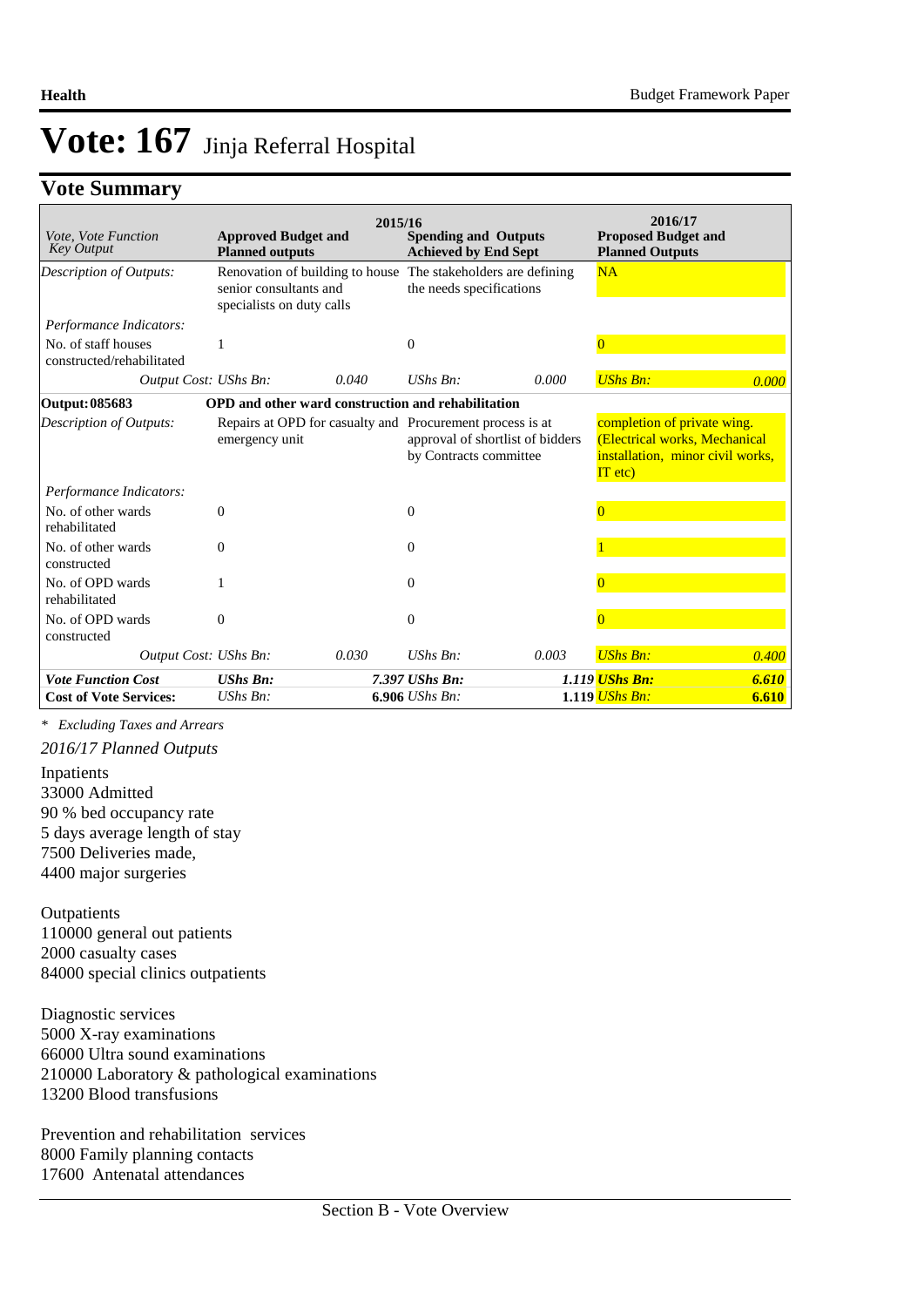## **Vote Summary**

8400 Prevention of mother to child transmission of HIV 10500 Physiotherapy cases handled

 Immunisation Services 14400 Immunizations static 300 Immunisations were done in 3 outreaches

#### **Table V2.2: Past and Medum Term Key Vote Output Indicators\***

|                                                                             |                    | 2015/16                 |                               | <b>MTEF Projections</b> |                  |                  |
|-----------------------------------------------------------------------------|--------------------|-------------------------|-------------------------------|-------------------------|------------------|------------------|
| Vote Function Key Output<br><b>Indicators and Costs:</b>                    | 2014/15<br>Outturn | <b>Approved</b><br>Plan | Outturn by<br><b>End Sept</b> | 2016/17                 | 2017/18          | 2018/19          |
| Vote: 167 Jinja Referral Hospital                                           |                    |                         |                               |                         |                  |                  |
| Vote Function:0856 Regional Referral Hospital Services                      |                    |                         |                               |                         |                  |                  |
| No. of in-patients (Admissions)                                             |                    | 25000                   | 8282                          | 25000                   | 25000            |                  |
| No. of general outpatients attended to                                      |                    | 100000                  | 17844                         | 100000                  | 100000           |                  |
| No. of specialised outpatients<br>attended to                               |                    | 62000                   | 18683                         | 62000                   | 62000            |                  |
| Value of medicines<br>received/dispensed (Ush bn)                           |                    | 1.049000000             | 369508618                     | 1.149560580             | 1.149560580      |                  |
| No. of laboratory tests carried out                                         |                    | 207000                  | 43811                         | 223200                  | 223200           | 223200           |
| No. of patient xrays (imaging) taken                                        |                    | 7000                    | 1952                          | 71000                   | 71000            | 71000            |
| No. of antenatal cases (All<br>attendances)                                 |                    | 20000                   | 5731                          | 26000                   | 26000            | 26000            |
| No. of childred immunised (All<br>immunizations)                            |                    | 14700                   | 2140                          |                         |                  |                  |
| No. of children immunised (All<br>immunizations)                            |                    |                         |                               | 14700                   | 14700            | 14700            |
| No. of family planning users<br>attended to (New and Old)                   |                    | 3000                    | 1231                          | 8000                    | 8000             | 8000             |
| No. of hospitals benefiting from the<br>rennovation of existing facilities. |                    | 1                       | $\vert 0 \vert$               |                         |                  |                  |
| No. of hospitals benefiting from the<br>renovation of existing facilities   |                    |                         |                               | $\overline{0}$          | $\overline{0}$   | $\overline{0}$   |
| No. of reconstructed/rehabilitated<br>general wards                         |                    |                         |                               | $\overline{1}$          | $\boldsymbol{0}$ | $\boldsymbol{0}$ |
| No. reconstructed/rehabilitated<br>general wards                            |                    | 1                       | $\theta$                      |                         |                  |                  |
| No. of staff houses<br>constructed/rehabilitated                            |                    | 1                       | $\overline{0}$                | $\overline{0}$          | $\overline{0}$   | $\mathbf{0}$     |
| No. of maternity wards constructed                                          |                    | $\boldsymbol{0}$        | $\boldsymbol{0}$              | $\overline{0}$          | $\mathbf{0}$     | $\boldsymbol{0}$ |
| No. of maternity wards rehabilitated                                        |                    | 1                       | $\overline{0}$                |                         | $\mathbf{1}$     | $\boldsymbol{0}$ |
| No. of OPD wards constructed                                                |                    | $\overline{0}$          | $\boldsymbol{0}$              |                         | $\overline{0}$   | $\boldsymbol{0}$ |
| No. of OPD wards rehabilitated                                              |                    | 1                       | $\mathbf{0}$                  |                         | $\Omega$         | $\boldsymbol{0}$ |
| No. of other wards constructed                                              |                    | 0                       | $\boldsymbol{0}$              |                         | $\overline{0}$   | $\boldsymbol{0}$ |
| No. of other wards rehabilitated                                            |                    | $\overline{0}$          | $\mathbf{0}$                  |                         | $\overline{0}$   | $\boldsymbol{0}$ |
| No. of theatres constructed                                                 |                    | $\overline{0}$          | $\boldsymbol{0}$              |                         | $\overline{0}$   | $\boldsymbol{0}$ |
| No. of theatres rehabilitated                                               |                    | $\Omega$                | $\mathbf{0}$                  | $\overline{0}$          | $\overline{0}$   | $\boldsymbol{0}$ |
| Value of medical equipment<br>procured (Ush Bn)                             |                    | 136,000,000             | $\overline{0}$                | $\overline{0}$          | $\theta$         | $\overline{0}$   |
| <b>Vote Function Cost (UShs bn)</b>                                         | 5.532              | 6.906                   | 1.119                         | 6.610                   |                  | 7.973            |
| <b>Cost of Vote Services (UShs Bn)</b>                                      | 5.532              | 6.906                   | <b>1.119</b>                  | 6.610                   |                  | 7.973            |

*Medium Term Plans*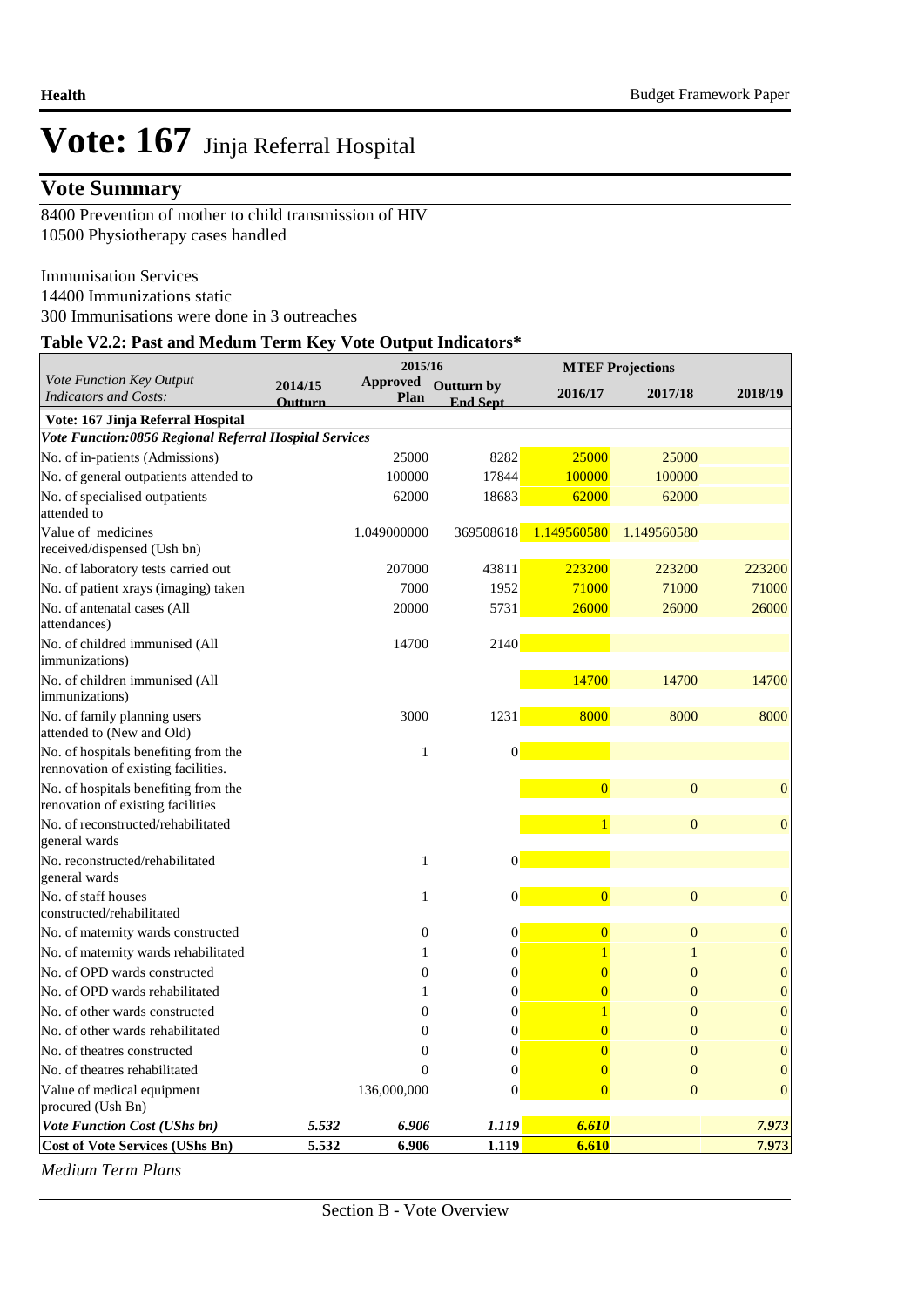## $V$ ote Summary

- 1. To improve efficiency in service delivery such data management and diagnostic services.
- 2. Fill existing gaps in human resources for health.
- 3. Improve working environment to boost morale of health workers.
- 4 .Improve customer care & public relations.
- 5. Improve the hospital security of assets and other resources
- 6. Improve maintenance of medical infrastructure
- 7 Improving waste management

#### **(ii) Efficiency of Vote Budget Allocations**

The hospital will minimising occurrence of arrears and be committed to work within the provisions of the approved budget.

#### **Table V2.3: Allocations to Key Sector and Service Delivery Outputs over the Medium Term**

|                                 | $(i)$ Allocation (Shs Bn) |     |                                 | $(ii)$ % Vote Budget |          |          |                                 |       |
|---------------------------------|---------------------------|-----|---------------------------------|----------------------|----------|----------|---------------------------------|-------|
| <b>Billion Uganda Shillings</b> |                           |     | 2015/16 2016/17 2017/18 2018/19 |                      |          |          | 2015/16 2016/17 2017/18 2018/19 |       |
| <b>Key Sector</b>               | 6.3                       | 5.2 | 5.5                             | 6.3                  | $91.4\%$ | $79.3\%$ | 76.4%                           | 78.7% |
| Service Delivery                | 6.4                       | 5.8 | 6.2                             | 7.0                  | $93.0\%$ | $87.0\%$ | 86.0%                           | 87.4% |

The major expenditure allocation is in water and Electricity. The inpatient management shows a bigger funding because of the salary component. The expenditure on staff motivation has increased and some consumptive items such as fuel to run the two campuses of the hospital.

#### **Table V2.4: Key Unit Costs of Services Provided and Services Funded (Shs '000)**

#### **(iii) Vote Investment Plans**

Funding secured is Ug. shs 979,857,142.857143. which is inadequate for the planned outputs for the FY as Ug shs 1,338,650,352

#### **Table V2.5: Allocations to Capital Investment over the Medium Term**

|                                           | $(i)$ Allocation (Shs Bn) |                                 |     | $(ii)$ % Vote Budget |           |                                 |                      |       |
|-------------------------------------------|---------------------------|---------------------------------|-----|----------------------|-----------|---------------------------------|----------------------|-------|
| <b>Billion Uganda Shillings</b>           |                           | 2015/16 2016/17 2017/18 2018/19 |     |                      |           | 2015/16 2016/17 2017/18 2018/19 |                      |       |
| Consumption Expendture (Outputs Provided) | 6.3                       | 5.6                             | 5.9 | 5.9                  | $91.3\%$  | $85.2\%$                        | 82.8%                | 74.5% |
| Investment (Capital Purchases)            | 0.6                       | 1.0 <sub>l</sub>                | 1.2 | 2.0                  | $8.7\%$   | 14.8%                           | $17.2\%$             | 25.5% |
| <b>Grand Total</b>                        | 6.9                       | 6.6                             | 7.2 | 8.0                  | $100.0\%$ |                                 | 100.0% 100.0% 100.0% |       |

1. completion of private wing which include; Electrical works, Mechanical installation, minor civil works, IT etc

2. Purchase of Cardiac Echocardiogram Machine since the Non communicable diseases are on the increase and the diagnosis of cardiac conditions is not available for Jinja Regional Referral Hospital catchment area. 3. Purchase for tools for Medical maintenance workshop to enable the maintenance workshop to be operational.

4. Completing the Maintenance Workshop construction which began FY 2015/2016

5. Installing Access Control and attendance machine to improve staff attendance and security in key critical areas

6. Procuring Assorted Medical equipments.

7. Securing land titles for the hospital as the hospital services are increasing the need for more space to implement its master plan is inevitable.

#### **Table V2.6: Major Capital Investments**

#### **(iv) Vote Actions to improve Priority Sector Outomes**

Completing the construction of a medical maintenance workshop will enable maintenance of equipment and other assets which have piled up in the hospital

Procuring the tools for the medical equipment workshop will enable the workshop to be operational.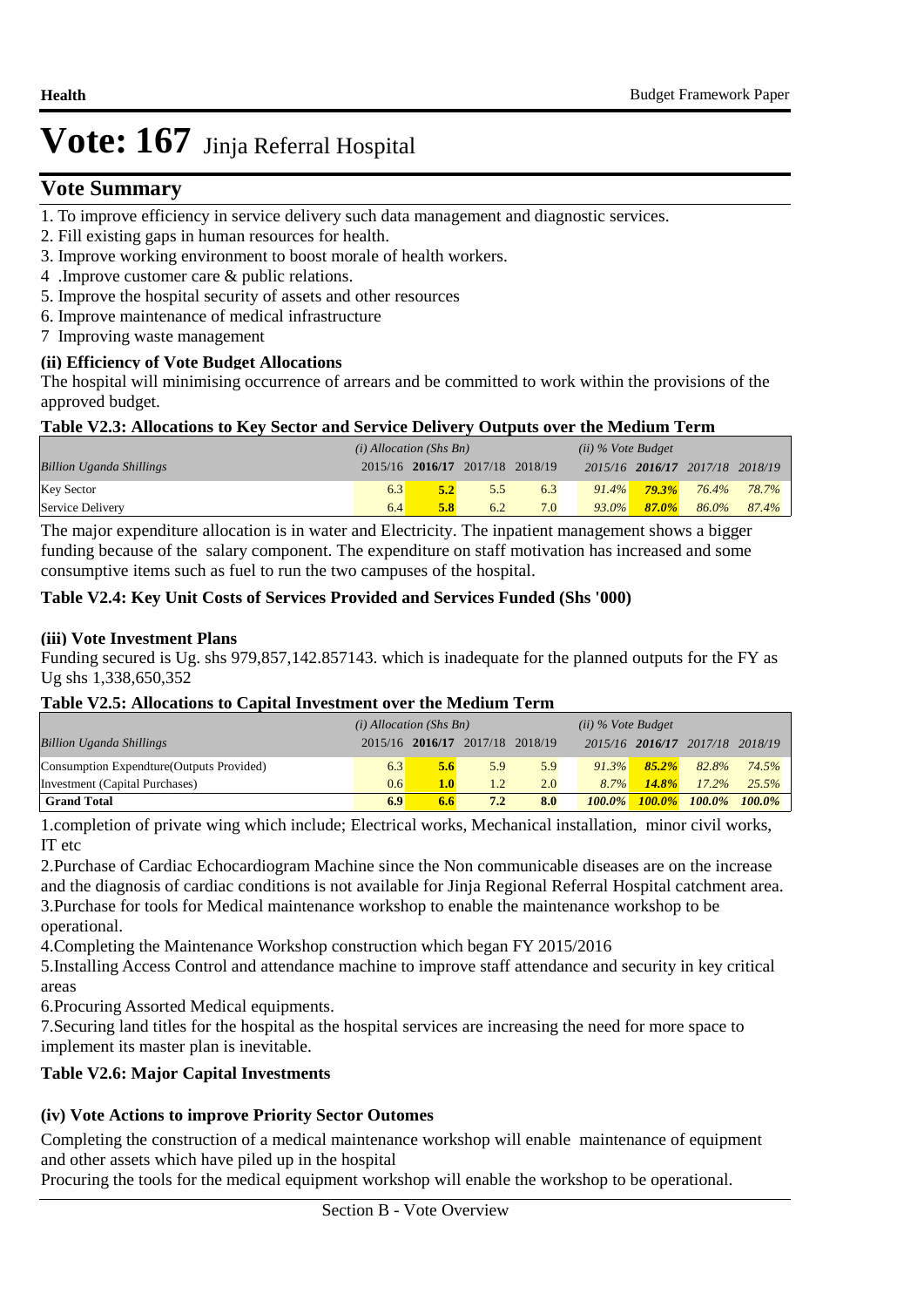### **Vote Summary**

Securing land titles for the hospital, will increase more space to implement its master plan is inevitable. Equipping the hospital with a cardiac Echo and ECG machine will improve diagnosis of heart disease and save patients of the challenges and risks related to travelling to Mulago.

#### **Table V2.7: Priority Vote Actions to Improve Sector Performance**

| 2015/16 Planned Actions:                                                                               | rable $\overline{r}$ . Figure $\overline{r}$ and the detection to improve because for continuance<br>2015/16 Actions by Sept:                                          | 2016/17 Planned Actions:                                                                                          | <b>MT Strategy:</b>                                                            |  |  |  |  |  |
|--------------------------------------------------------------------------------------------------------|------------------------------------------------------------------------------------------------------------------------------------------------------------------------|-------------------------------------------------------------------------------------------------------------------|--------------------------------------------------------------------------------|--|--|--|--|--|
| Sector Outcome 1: Increased deliveries in health facilities                                            |                                                                                                                                                                        |                                                                                                                   |                                                                                |  |  |  |  |  |
| Vote Function: 08 56 Regional Referral Hospital Services                                               |                                                                                                                                                                        |                                                                                                                   |                                                                                |  |  |  |  |  |
| VF Performance Issue:                                                                                  | Inadequate accomodation for health workers                                                                                                                             |                                                                                                                   |                                                                                |  |  |  |  |  |
| Plan to renovate existing<br>senior specialists duty call<br>residence                                 | The stakeholders are defining<br>the needs specifications in<br>order to make some repairs                                                                             | continue making minor repairs<br>on staff accomodation                                                            | A plan in medium term to<br>renovate existing and<br>repairable staff quarters |  |  |  |  |  |
|                                                                                                        | Sector Outcome 2: Children under one year old protected against life threatening diseases                                                                              |                                                                                                                   |                                                                                |  |  |  |  |  |
| Vote Function: 08 56 Regional Referral Hospital Services                                               |                                                                                                                                                                        |                                                                                                                   |                                                                                |  |  |  |  |  |
| VF Performance Issue:                                                                                  | Large inventories of undermaintained equipment                                                                                                                         |                                                                                                                   |                                                                                |  |  |  |  |  |
| Establish and implement<br>inventory management plans<br>and construction of a<br>mantainance workshop | The procurement process for<br>construction of medical<br>maintenance workshop is in<br>process. The contracts are<br>signed and waiting for<br>construction to begin. | •Establish and implement an<br>inventory management plan<br>•Complete construction of the<br>maintenance workshop | Maintenance plan<br>Secure funds for the<br>maintenance for the workshop       |  |  |  |  |  |
| VF Performance Issue:                                                                                  | Under staffed structures                                                                                                                                               |                                                                                                                   |                                                                                |  |  |  |  |  |
| Continue to declare all vacant<br>positions to MOH for filling.                                        | All vacancies have been<br>declared and some posts were<br>filled                                                                                                      | Submit recruitment plan to<br>relevant authorities                                                                | Improve staff accomodation to<br>attract and retain staff                      |  |  |  |  |  |

## *V3 Proposed Budget Allocations for 2016/17 and the Medium Term*

*This section sets out the proposed vote budget allocations for 2016/17 and the medium term, including major areas of expenditures and any notable changes in allocations.* 

#### **Table V3.1: Past Outturns and Medium Term Projections by Vote Function\***

|                                          |                           | 2015/16                |                             | <b>MTEF Budget Projections</b> |         |         |
|------------------------------------------|---------------------------|------------------------|-----------------------------|--------------------------------|---------|---------|
|                                          | 2014/15<br><b>Outturn</b> | Appr.<br><b>Budget</b> | Spent by<br><b>End Sept</b> | 2016/17                        | 2017/18 | 2018/19 |
| Vote: 167 Jinja Referral Hospital        |                           |                        |                             |                                |         |         |
| 0856 Regional Referral Hospital Services | 5.532                     | 6.906                  | 1.119                       | 6.610                          | 7.179   | 7.973   |
| <b>Total for Vote:</b>                   | 5.532                     | 6.906                  | 1.119                       | 6.610                          | 7.179   | 7.973   |

#### **(i) The Total Budget over the Medium Term**

Funding secured is Ug. shs 979,857,142.857143 for capital development which is inadequate for the planned outputs for the FY as Ug shs 1,338,650,352. wages 3.736783256, non wage 1.503496786 inclusive of pension & Gratuity, Oxygen plant. The funds for general opeartional services are inadquate.

#### **(ii) The major expenditure allocations in the Vote for 2016/17**

The major expenditure allocation is in water and Electricity. The inpatient management shows a bigger funding because of the salary component. The expenditure on staff motivation has increased, cleaning services and some consumptive items such as fuel to run the two campuses of the hospital.

#### **(iii) The major planned changes in resource allocations within the Vote for 2016/17**

The major planned changes are wages for staff, staff training for the medical equipments such as oxygen plant, Echo machine and staff motivation by providing staff tea especially for those on special duties, staff attendance to duty monitoring machine and security of hospital assets.Cleaning services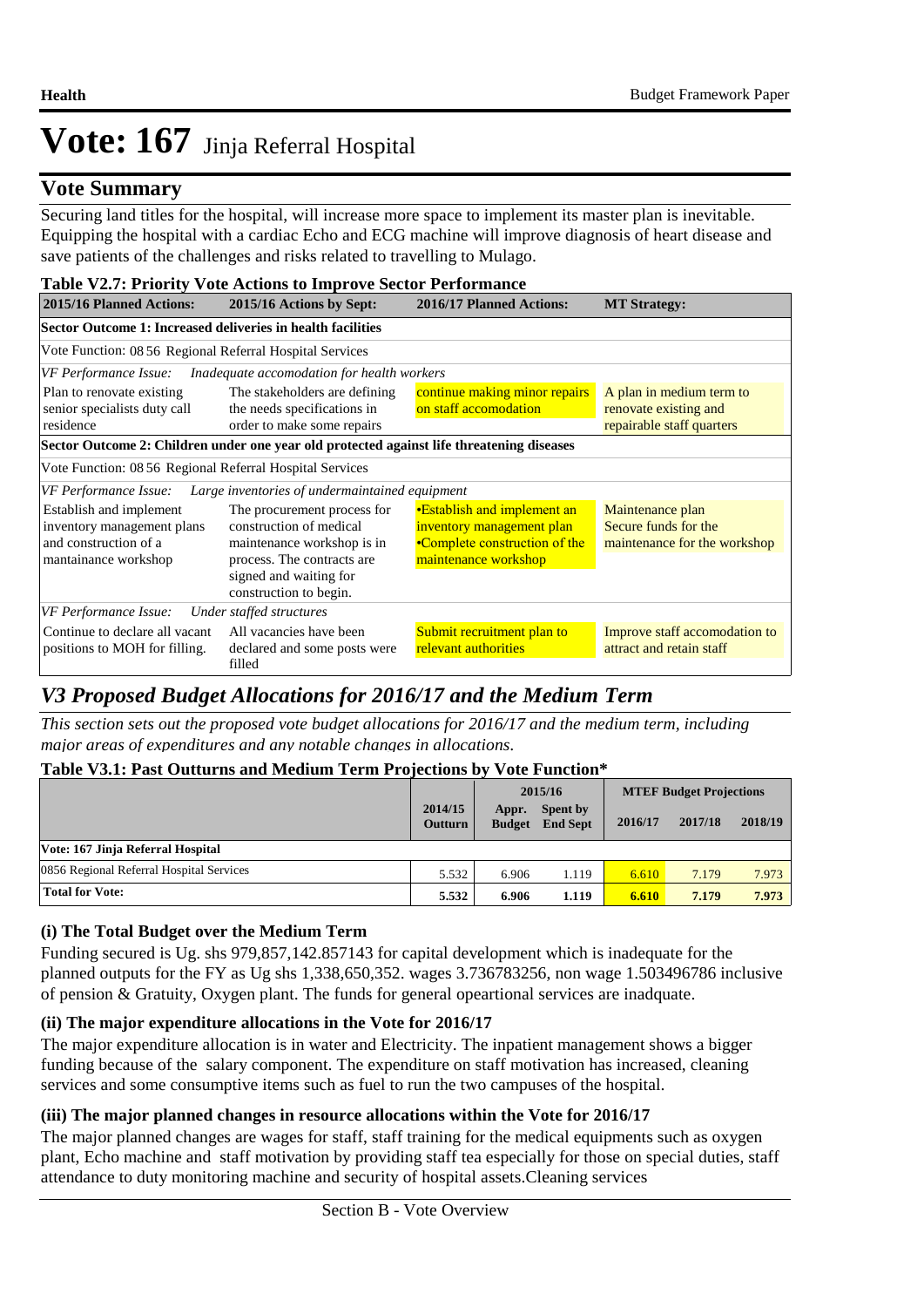## **Vote Summary**

|                                                                                       |         |                                                                            | Table V3.2: Key Changes in Vote Resource Allocation                               |                                                                            |         |       |                                                                                                                                  |  |
|---------------------------------------------------------------------------------------|---------|----------------------------------------------------------------------------|-----------------------------------------------------------------------------------|----------------------------------------------------------------------------|---------|-------|----------------------------------------------------------------------------------------------------------------------------------|--|
|                                                                                       | 2016/17 |                                                                            | Changes in Budget Allocations and Outputs from 2015/16 Planned Levels:<br>2017/18 |                                                                            | 2018/19 |       | <b>Justification for proposed Changes in</b><br><b>Expenditure and Outputs</b>                                                   |  |
|                                                                                       |         |                                                                            | Vote Function: 0801 Regional Referral Hospital Services                           |                                                                            |         |       |                                                                                                                                  |  |
| Output:                                                                               |         | 0856 01 Inpatient services                                                 |                                                                                   |                                                                            |         |       |                                                                                                                                  |  |
| <b>UShs Bn:</b>                                                                       |         | $-0.781$ UShs Bn:                                                          |                                                                                   | $-0.781$ UShs Bn:                                                          |         |       | -0.781 reduction in mortality and morbidity                                                                                      |  |
| Oxygen supplied, Gratuity<br>and pensions for staff paid,<br>maintenance of equipment |         | maintenance of Oxygen<br>supplied, Gratuity and<br>pensions for staff paid |                                                                                   | maintenance of Oxygen<br>supplied, Gratuity and<br>pensions for staff paid |         |       |                                                                                                                                  |  |
| done.                                                                                 |         |                                                                            |                                                                                   |                                                                            |         |       |                                                                                                                                  |  |
| Output:                                                                               |         |                                                                            | 0856 77 Purchase of Specialised Machinery & Equipment                             |                                                                            |         |       |                                                                                                                                  |  |
| <b>UShs Bn:</b><br>Purchase of Echo machine.<br>assorted medical                      |         | $0.394$ UShs Bn:                                                           |                                                                                   | $0.324$ UShs Bn:                                                           |         |       | $\overline{0.324}$ reduction in mortality and<br>morbidity.Non communicable diseases<br>are on the increase however diagnosis of |  |
| equipments and equiping<br>the medical equipment<br>workshop with tools               |         |                                                                            |                                                                                   |                                                                            |         |       | cardiac conditions is not available for<br>Jinja Regional Referral Hospital<br>catchment area.                                   |  |
| Output:                                                                               |         |                                                                            | 0856 78 Purchase of Office and Residential Furniture and Fittings                 |                                                                            |         |       |                                                                                                                                  |  |
| <b>UShs Bn:</b><br>Output was achived in<br>2015/2016 FY                              |         | $-0.090$ UShs Bn:                                                          |                                                                                   | $0.168$ UShs Bn:                                                           |         |       | $0.168$ proper record keeping is now in place                                                                                    |  |
| Output:                                                                               |         |                                                                            | 0856 80 Hospital Construction/rehabilitation                                      |                                                                            |         |       |                                                                                                                                  |  |
| <b>UShs Bn:</b><br>Outputs were achived.                                              |         | $-0.294$ UShs Bn:                                                          |                                                                                   | -0.394 UShs Bn:                                                            |         | 0.400 |                                                                                                                                  |  |
| Output:                                                                               |         |                                                                            | 0856 83 OPD and other ward construction and rehabilitation                        |                                                                            |         |       |                                                                                                                                  |  |
| <b>UShs Bn:</b><br>Completion of private<br>patients building                         |         | $0.370$ UShs Bn:                                                           |                                                                                   | $0.350$ UShs Bn:                                                           |         |       | $0.350$ If completed, it would help in generating<br>revenue for the hospital. Electrical<br>works, Mechanical installation,     |  |
|                                                                                       |         |                                                                            |                                                                                   |                                                                            |         |       | networking-IT installations, fire<br>detection and alarm system, minor civil<br>works require funding                            |  |

### *V4: Vote Challenges for 2016/17 and the Medium Term*

*This section sets out the major challenges the vote faces in 2016/17 and the medium term which the vote has been unable to address in its spending plans.*

Critical cadres in the hospital that are not on the structure e.g. I.T specialists, biomedical engineer and biostatistician

• More staff are needed to operationalise the ICU unit and the newly began Palliative care unit. The hospital has more interns than the budget can accommodate.

#### **Table V4.1: Additional Output Funding Requests**

| <b>Additional Requirements for Funding and</b><br><b>Outputs in 2016/17:</b>                                                          | <b>Justification of Requirement for</b><br><b>Additional Outputs and Funding</b>                                                                                                                                                                                                                                                                       |  |  |  |
|---------------------------------------------------------------------------------------------------------------------------------------|--------------------------------------------------------------------------------------------------------------------------------------------------------------------------------------------------------------------------------------------------------------------------------------------------------------------------------------------------------|--|--|--|
| Vote Function:0876 Regional Referral Hospital Services<br>0856 76 Purchase of Office and ICT Equipment, including Software<br>Output: |                                                                                                                                                                                                                                                                                                                                                        |  |  |  |
| <b>UShs Bn:</b><br>1.500<br><b>CCTV</b> and intercom installations in both hospital locations                                         | -The hospital is losing a lot of property to thieves. Intercom in<br>both the children's ward and main hospital will ease<br>communication and reduce costs on emergency mobile phones.                                                                                                                                                                |  |  |  |
| 0856 77 Purchase of Specialised Machinery & Equipment<br>Output:                                                                      |                                                                                                                                                                                                                                                                                                                                                        |  |  |  |
| <b>UShs Bn:</b><br>2.000<br>reducing on mortality and morbidity                                                                       | •Medical waste equipment will enable management of sharps and<br>bottles into a form that is non hazardous.<br>•Non communicable diseases are on the increase however<br>diagnosis of cardiac conditions is not available for Jinja Regional<br>Referral Hospital catchment area.<br>•Patients have to spend out of pocket to travel to Mulago and pay |  |  |  |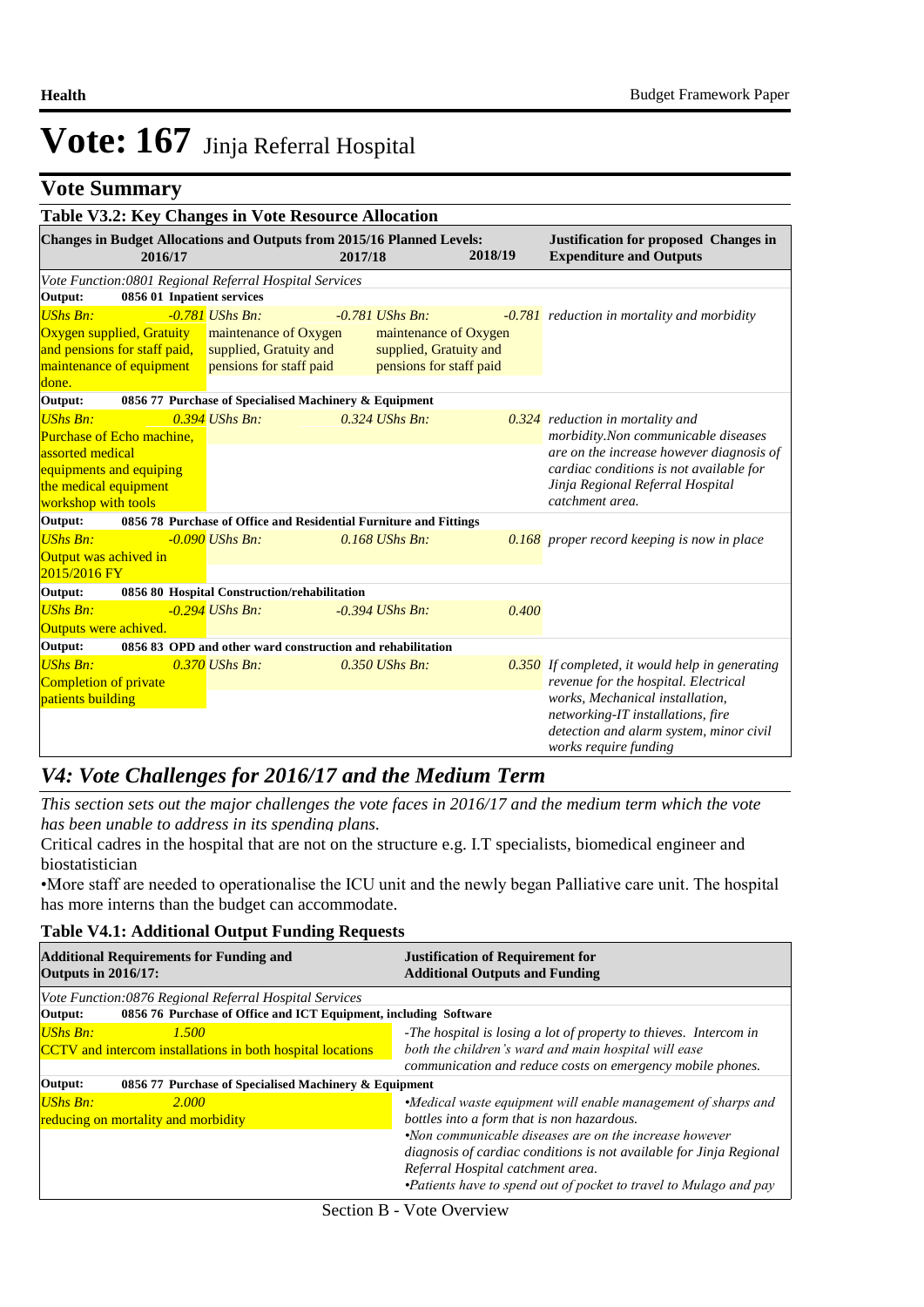## **Vote Summary**

| <b>Additional Requirements for Funding and</b><br><b>Outputs in 2016/17:</b> | <b>Justification of Requirement for</b><br><b>Additional Outputs and Funding</b>                                                                                                                                                                                                                                                                                                                                                                                                                                                                                                                                                                                                                                                                                                                                                                             |  |  |  |
|------------------------------------------------------------------------------|--------------------------------------------------------------------------------------------------------------------------------------------------------------------------------------------------------------------------------------------------------------------------------------------------------------------------------------------------------------------------------------------------------------------------------------------------------------------------------------------------------------------------------------------------------------------------------------------------------------------------------------------------------------------------------------------------------------------------------------------------------------------------------------------------------------------------------------------------------------|--|--|--|
|                                                                              | for investigations for cardiac related condition.<br>.We believe equipping the hospital with a cardiac Echo and ECG<br>machine will improve diagnosis of heart disease and save patients<br>of the challenges and risks related to traveling to Mulago.<br>•A blood storing fridge for the children's ward will enable<br>adequate supply of blood to the ward.<br>•In very sick patients that require oxygen, delivery of oxygen's<br>prescribed as a dose (in litres per minute). The oxygen passes<br>through a regulator for each patient. The recommendation is to<br>deliver different amounts of oxygen according to age and severity<br>of the illness. This is achieved by use of oxygen splitters. Use of<br>oxygen splitters will help deliver the right amount of oxygen to<br>different patients (4-6 patients) using the same oxygen cylinder. |  |  |  |
| 0856 81 Staff houses construction and rehabilitation<br>Output:              |                                                                                                                                                                                                                                                                                                                                                                                                                                                                                                                                                                                                                                                                                                                                                                                                                                                              |  |  |  |
| <b>UShs Bn:</b><br>4.000                                                     | Renovating the current staff houses and constructing new ones                                                                                                                                                                                                                                                                                                                                                                                                                                                                                                                                                                                                                                                                                                                                                                                                |  |  |  |
| improve in staff retention                                                   | will enable critical staff to be available whenever they are needed<br>or on call.                                                                                                                                                                                                                                                                                                                                                                                                                                                                                                                                                                                                                                                                                                                                                                           |  |  |  |
| 0856 82 Maternity ward construction and rehabilitation<br>Output:            |                                                                                                                                                                                                                                                                                                                                                                                                                                                                                                                                                                                                                                                                                                                                                                                                                                                              |  |  |  |
| <b>UShs Bn:</b><br>2.000                                                     | It is necessary to have funding to complete the renovation and<br>expansion of Paediatric ward and Maternity ward. Therefore<br>contributing to better service delivery, the reduction of mortality<br>rates and a healthier population                                                                                                                                                                                                                                                                                                                                                                                                                                                                                                                                                                                                                      |  |  |  |
| 0856 83 OPD and other ward construction and rehabilitation<br>Output:        |                                                                                                                                                                                                                                                                                                                                                                                                                                                                                                                                                                                                                                                                                                                                                                                                                                                              |  |  |  |
| <b>UShs Bn:</b><br>2.000                                                     | The theatre will handle emergencies and minor day care<br>operations                                                                                                                                                                                                                                                                                                                                                                                                                                                                                                                                                                                                                                                                                                                                                                                         |  |  |  |

*This section discusses how the vote's plans will address and respond to the cross-cutting policy, issues of gender and equity; HIV/AIDS; and the Environment, and other budgetary issues such as Arrears and NTR..* 

#### **(i) Cross-cutting Policy Issues**

*(i) Gender and Equity*

provide free services to all, provide special meals to needy patients and those on special wards, offer family planning services to all that need, outreach immunisation to cater for those that are not able to come to hospital. **Objective:**

*Issue of Concern :*

*Proposed Intervensions* 

*Budget Allocations*  UGX billion

*Performance Indicators*

#### *(ii) HIV/AIDS*

**Objective:** elimination of mother to child transmission, providing access to HIV/AIDS services to all HIV positive patients, improve uptake of circumcision.

*Issue of Concern :*

*Proposed Intervensions*